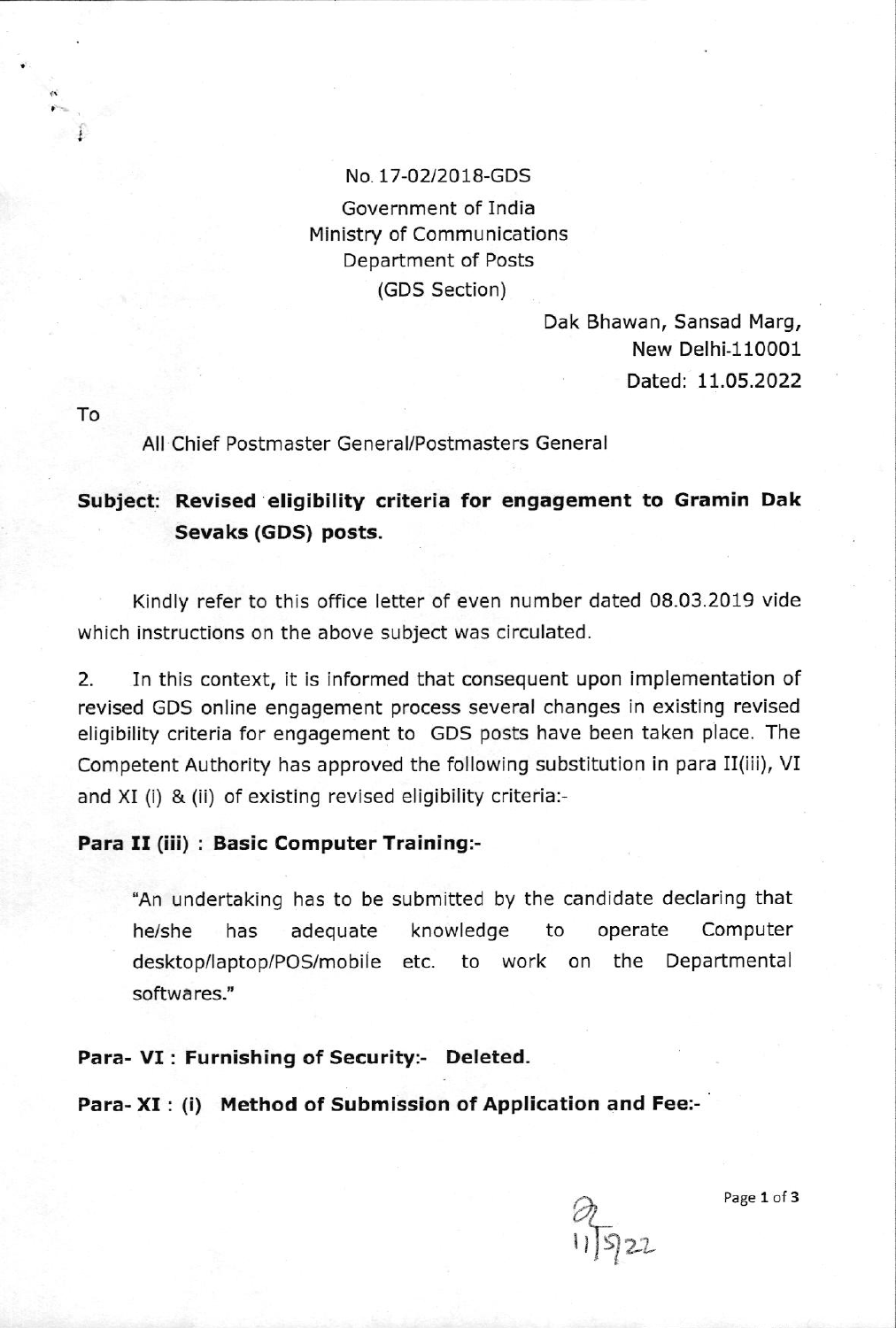Application can be submitted online only at Application can be submitted online only at<br>https://indiapostgdsonline.gov.in</u>. **Applications received from any** other mode shall not be entertained.

Fee: A fee of Rs.100/-/-(Rupees one hundred only) is to be paid by the applicants for all posts notified within the chosen Division. However, payment offee is exempted for all female candidates, SC/ST candidates, PwD candidatesand Transwomen candidates.

#### (ii) Selection of Division and exercising preferences:-

The candidate can select only one Division for submission of his/her candidature for all the eligible posts of the Selected Division. The candidate has to validate his/her details by giving Registration number and OTP sent to the registered mobile number. On selecting the Division, a list of all eligible posts (based on community and age) will be displayed against which candidate has to give his/her preference. Preference and option once exercised /submitted by the candidate is final and will not be changed under any circumstances. Hence, candidates should exercise due care in this. Candidate will not be considered for a post, for which he/she has not given/indicated his/her preference. However, only one post will be offered among all the posts in a notification if she/he has applied for one or more posts in any one Division under any Circle.

Example: - If a candidate opts for five posts with preference post1, post2, post3, post4, post5 etc. and selected as meritorious in more than one post, the first post in the order of preference, against which he/she is found most sultable, will be offered and the candidature for all the remaining posts will be forfeited. However, based on the merit, if the candidate gets a post of his/her choice, his other preferences will be forfeited for consideration.

4. The undersigned is, therefore, directed by the Competeht Authority to request you to circulate the above changes to all concerned immediately.

h  $110522$ 

Page 2 of 3